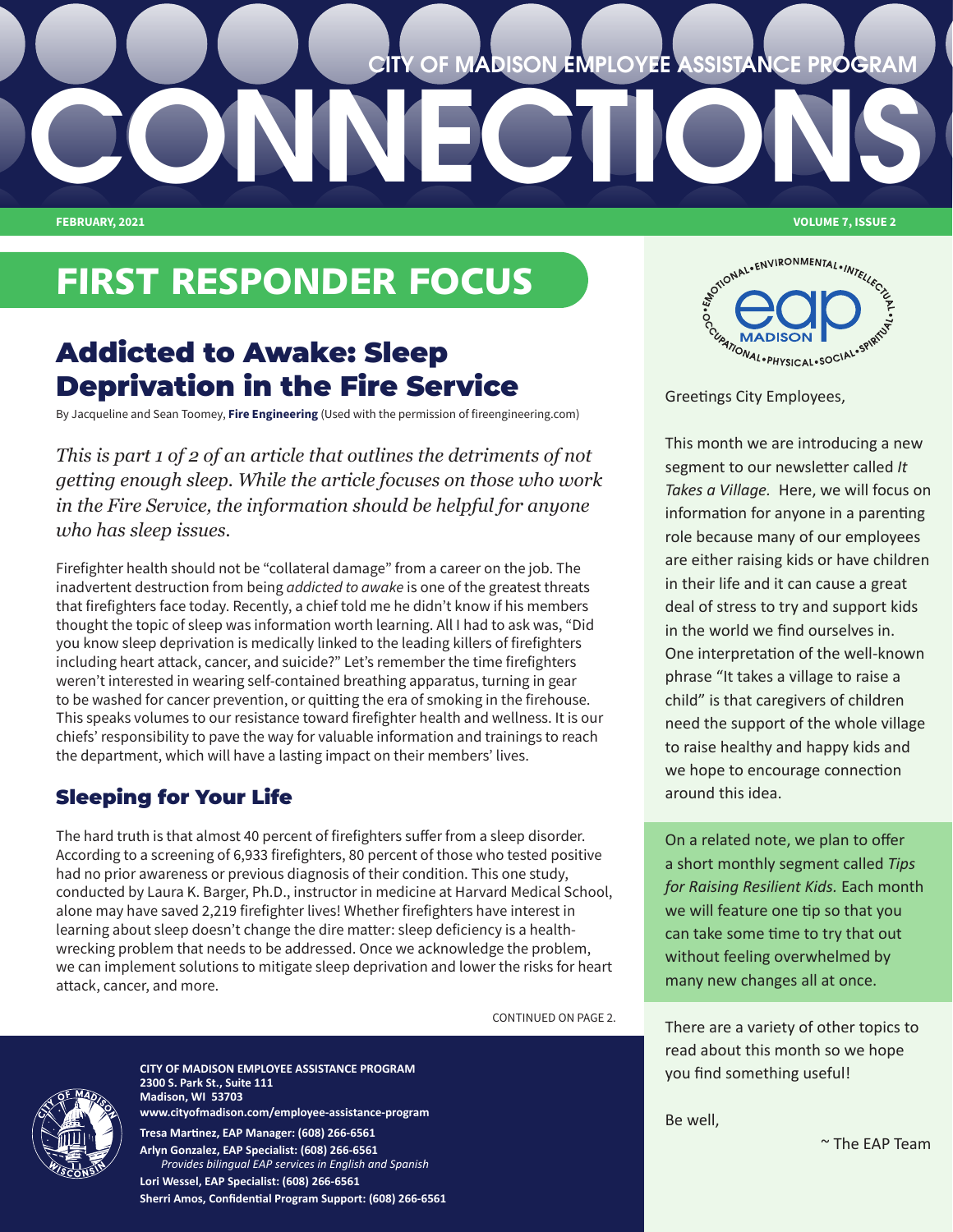#### CONTINUED FROM PAGE 1.

Normalizing chronic sleep loss is a mortal addiction; it is taking out our members one life at a time. A chronic lack of sleep contributes to various biological changes that ultimately lead to disease development, *independent* of primary sleep disorders. Dr. Faith S. Luyster of the American Academy of Sleep Medicine and Sleep Research Society states that chronic sleep deficiency is causal in the development and exacerbation of cardiovascular and metabolic diseases and, ultimately, a shortened life span. Let's bring to light this fatal issue to create a call to action to initiate a direct conversation that, no matter what rank you serve as, challenges the status quo on how sleep is undervalued in the world of firefighting and the real things we can do to improve it.



Running calls while the rest of the world is asleep is inherently part of the job. No schedule preference will alter the nature of the emergency services. But I am not here to debate whether a 24-or 48-hour schedule is better. I am not here to debate factors out of our control (night runs). I am here to inform on a rising health crisis and to spread awareness that sleep loss is not an insurmountable problem. There are surprisingly viable, proven solutions that we can implement within the demands of any firefighter schedule to mitigate the effects of sleep deprivation and improve the quality of sleep you receive on or off shift, regardless of how little it is.

Before we can fix any sleep condition, we first must admit there is a problem. We explicitly deny it, convince ourselves we don't need it, and power through. But on some level, we all know we need sleep. That said, it is difficult to achieve the adequate sleep we need 1) from the inevitable night runs and factors in personal family life, and 2) because we are immersed in a culture that deems sleeping an indulgent, sinful activity at best.

We've all heard the phrase, "You snooze, you lose" or "I'll sleep when I'm dead". How about "I'll be fine with just one more cup of coffee"? We might as well be pumped full of an intravenous diet of stimulants. We live in a society that glorifies activity over restoration to the point that we wear the dark circles under our eyes like a badge of honor. It's too bad our stimulated culture doesn't inform us of what Professor

Matthew Walker, director of the University of California— Berkeley's Centre for Human Sleep Science, states: "No aspect of our biology is left unscathed by sleep deprivation. Sleep is the greatest legal performance enhancing drug that most people are probably neglecting." Point is, if you're getting less than six hours of sleep per night, your testosterone decreases, your time to physical exhaustion drops by up to 30 percent, the ability of your lungs to expire carbon dioxide and inhale oxygen decreases, and the less sleep you have, the lower your peak muscular strength will be. Who needs sleep to be an effective firefighter, right?

Have you ever wondered why firefighters become statistics to cancer, suicide, heart attack, and metabolic illnesses? For those of us asking these hard questions, our attention is focused merely on external influences, yet the underlying cause is rarely to never addressed. We all know the leading causes of firefighter death are cancer, heart attack, and suicide. However, a growing body of medical research points in another direction: sleep deprivation. For far too long, we've been blaming the fire when the house burns down, but we continue to ignore the arsonist holding the match. The arsonist behind countless firefighter deaths is sleep deprivation.

Although exposures and other variables certainly contribute to health issues like cancer, not treating the underlying cause is a fundamental flaw of how our society functions—treat the symptom and not the disease; basically, fix it after it's broken. My goal is to provide solutions before it is too late. However, I am going up against a culture that is expected to readily profit the global energy drink industry \$84.8 billion by 2025. Addicted to being awake—profitable yet so costly. The cost comes in the cascading effects of being awake for too long, and that leave our bodies with a lowered immune response, hormones that are in disarray, and a cardiovascular system under extreme pressure. These effects accumulate into chronic illness and disease and are a ticking time bomb for how long we will last. Let's look at the real-life consequences of what it means to be *addicted to awake.*

*Tune in next month for part 2 or continue reading at www.fireengineering.com.*

*Jacqueline Toomey co-created the First Responder Sleep Recovery Program with her firefighter husband, Sean. She received her BA from Regis University, completed masters-level coursework in education at Metro State University, and trained at the Nutrition Therapy Institute. As a three-time Yoga Alliance certified instructor, Jacqueline also co-teaches sleep deprivation mitigation trainings with Sean.*

*Sean Toomey is a career firefighter and fire-science instructor. He received two bachelor's degrees from Colorado State University and is employed by the Denver (CO) Fire Department.*

*The Toomeys teach the First Responder Sleep Recovery Program together at fire departments and conferences nationally.*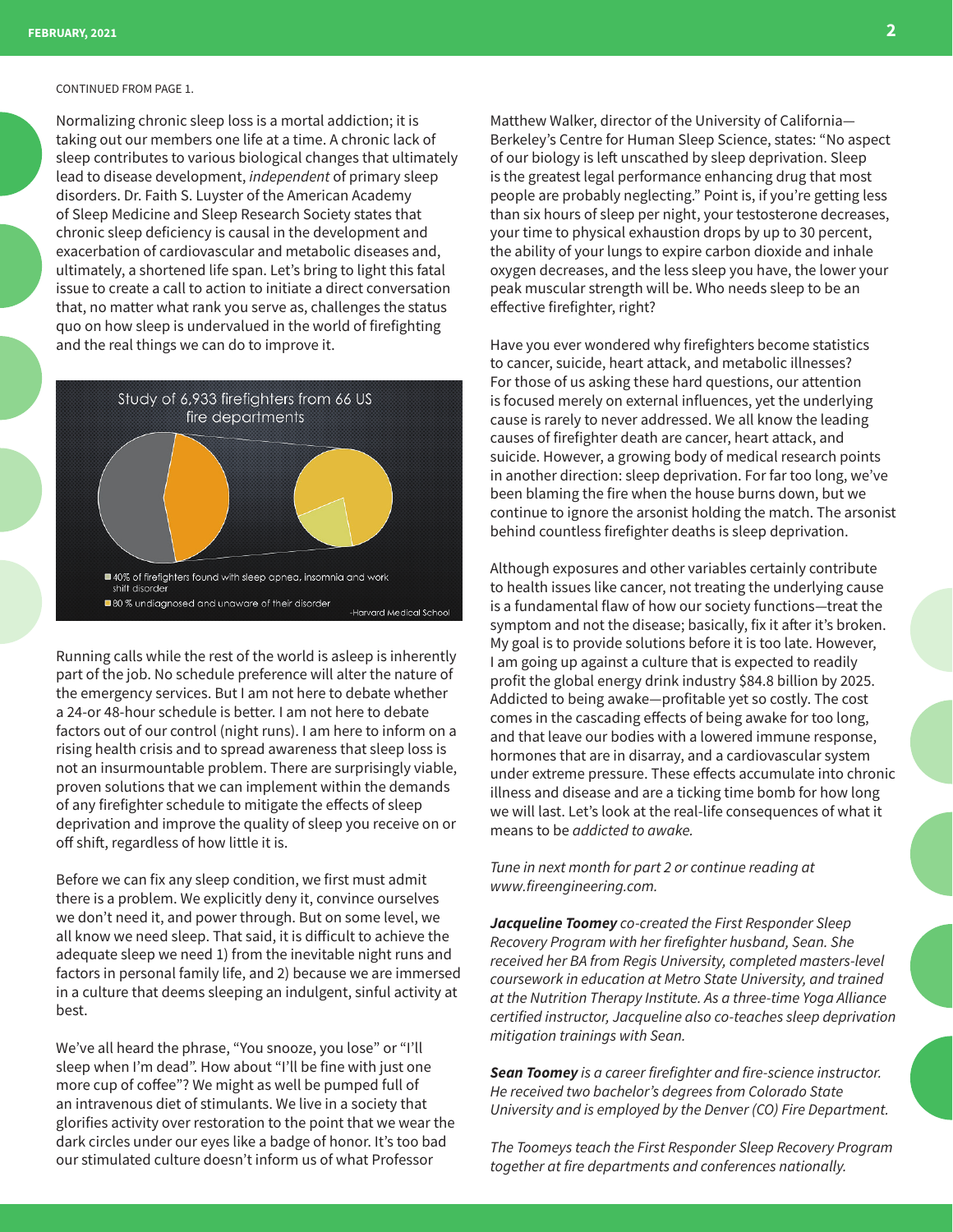

# Leading from the Middle in a Crisis

By Camille S. Johnson Ph.D., **[Psychology Today](https://www.psychologytoday.com/us/blog/its-all-relative/202003/leading-the-middle-in-crisis)** (Used with the author's permission)

## *Communication tips for leading others during the COVID-19 crisis.*

We all have expectations about what leaders do when a crisis hits. In times of uncertainty, we look to our leaders to give us confidence, direction, and reassurance. There are whole handbooks on crisis leadership, but the advice seems to apply mostly to folks who have the power and authority to decide what happens. What about the middle managers? The department chairs, the principals, the work leads, and the managers who do not have the authority to make the big decisions but are face-to-face with employees, parents, and students filled with uncertainty and anxiety? How can they lead when they lack decision-making authority and don't have access to all the information?

Here's a secret – no leader, no matter how high up the ladder, has enough authority to create 100% certainty and no one knows everything about a situation. Like any other leader, leaders in the middle can help their followers through effective communication strategies. Here are few evidence-based communication tips.

## Control your communication strategy.

As a leader in the middle, you might feel as though you have responsibility without authority. And, as your direct reports come to you with questions and needs, you are likely to feel increasingly out of control. You want to help them but don't feel like you have the information or authority to answer their questions. To increase your feelings of control, you might revert to your most instinctual self. Your first task is to manage your own stress. If you have a tendency towards perfectionism, you might start micro-managing others or taking over their responsibilities. If you have a tendency towards avoiding confrontation, you might stop responding. When you feel your default panic response taking over, take a moment and focus on what you can control—the actions and messages (nonverbal and verbal) that you send out to your followers.

Before you respond in a way that alleviates your anxiety or fulfills your need to be doing something, take a moment to think about what others need. Your followers want what you want—consistency, predictability, and reassurance. An email that commiserates with your followers about inaction at the top or shares dire predictions does not provide reassurance. Be flexible in your response and adapt to the situation. Focus on communicating the following:

**Explain the processes or steps that are being taken in the decision-making process. [Organizational justice](https://www.psychologytoday.com/us/blog/the-thoughtful-manager/202001/thoughtful-management-what-it-is-and-why-it-s-important)** theory has shown that when followers understand the decision-making process and the information used in the process, they are more accepting of outcomes. Let your followers know what sources are being consulted by decision-makers (e.g. the State Department of Public Health), explain the timeline (e.g. managers are meeting daily at 8:30), and explain who is part of the decision-making group (e.g. leaders of all units will be meeting and communicating to their employees).

**Be truthful.** This may mean admitting that there are unknown factors or that the situation may change. In order for your communications to be reliable, you must acknowledge the uncertainties and avoid sharing rumors or unconfirmed information. While you may feel the urge to demonstrate that you are knowledgeable, it is most important to demonstrate that you are truthful. Overly optimistic or unrealistic claims might provide a short-term boost for followers, but when contradicted will lead them to doubt you as a source of information and increase anxiety and uncertainty.

**Be predictable.** It is tempting to send out information as soon as it becomes available. And, certainly, things are changing so quickly that one could easily become a reactive communicator. But, it is also important to be predictable in communications. A checkin with your team or staff each morning, followed by an update at the end of the day gives people a sense of rhythm and certainty. Decide what is information that they can act on right away, and what is information that they can process later and only send "emergency text" if they need to act on the information right away. This is especially true if an announcement from a source higher in the organization is pending. Sending too many messages can lead people to feel overwhelmed. Trust in the communication power that has been delegated to you and in the power that you have delegated to others.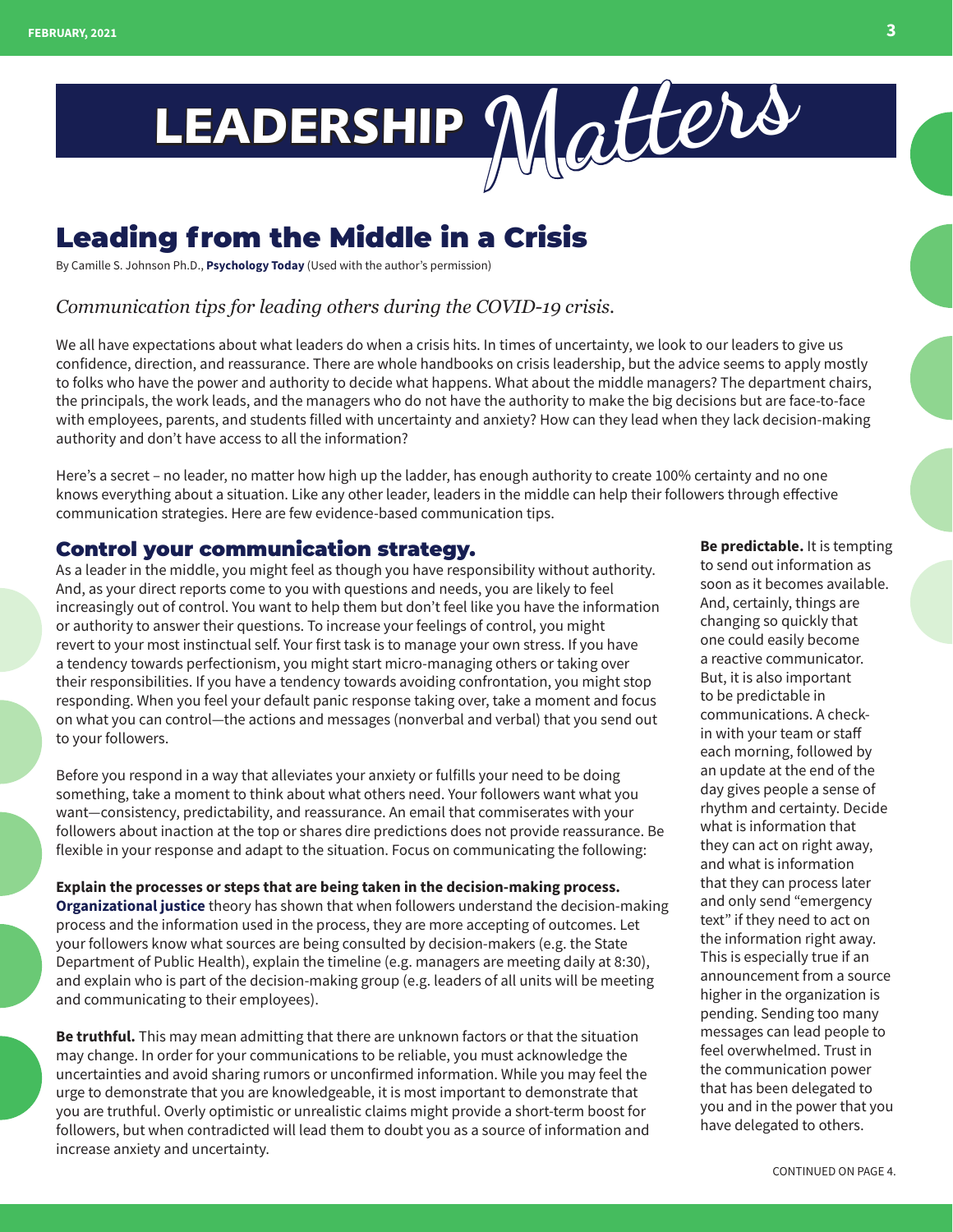#### CONTINUED FROM PAGE 3.

**Be emotionally stable and provide solutions.** There is a difference between acknowledging the emotional experiences of your followers and using communications for your own catharsis. Demonstrate the emotional response you want to see in your followers. Research shows that emotions are contagious and the emotions of leaders are especially contagious (Johnson, 2008). Negative emotions such as anxiety and fear are valid responses to the current situation. Acknowledge those emotions and then provide followers with a path to more positive emotional states. For example, acknowledging fears that people might have about working conditions could be coupled with statements of actions that the company is taking to ensure safety. Or, you might reassure people that the organization has faced similar challenges in the past and worked through them. People might also be directed to ways in which they can help others. Research has shown that thinking about others in times of stress reduces selffocus and increases well-being (Dunn & Norton, 2014).

**Lead your followers to higher ground.** When we think about our actions in their most concrete terms, we feel them most viscerally, and this leads us to seek activities that maximize immediate positive feelings and can undermine long-term goals. For example, when we think about the taste of food and the experience of eating a pizza versus a salad, we are more likely to choose a less healthful pizza over a healthful salad. The memory of melted cheese and crusty bread and short-term pleasures overwhelms our pursuit of long-term goals like being healthy. Similarly, if employees think about their work in concrete terms, such as merging spreadsheets or ticking of forms, it feels less motivating.

However, if you can remind them of their part in the larger mission, it increases motivation. So, a job uploading forms, for example, could be seen as tedious and unimportant work or framed as sustaining the educational enterprise or helping the company advance important research. Again, asking people to think at a higher level reduces self-focus and can increase wellbeing and goal pursuit (Balcetis, 2020).

Regardless of where you are in an organization, you have opportunities to lead through effective communication. Your responsibility is to help your direct reports feel reassured and confident. Explain the process, be truthful and predictable, provide solutions and emotional stability, and lead them to higher ground.

# Black MENtal Health

By Ryan C. Warner, Ph.D., CRC, **[Psychology Today](https://www.psychologytoday.com/us/blog/leadership-diversity-and-wellness/202101/black-mental-health)** (Used with the author's permission)

#### *4 tips to promote wellness.*

Although mental health challenges affect everyone regardless of race/ethnicity, gender, and other cultural factors, Black men may face additional psychosocial stressors and systemic barriers compared to other groups.

For instance, it is well-documented that this population experiences lower quality healthcare services, disproportionate neighborhood stressors (e.g., poor housing, lack of resources, and violence), economic disparities (e.g., poverty and unemployment), and systemic racism. Today, the accumulation of generational trauma, COVID-19, social unrest, police brutality, and other stressors may further exacerbate these challenges.

Due to these concerns, research indicates that Black men are at high risk for adverse mental health outcomes relative to other ethnicities. For instance, statistics indicate that Black adults are more likely to have feelings of sadness, hopelessness, and worthlessness compared to White adults. Furthermore, the death rate from suicide for Black men was more than four times greater than for Black women. Additionally, among Black men, the prevalence of depression concurrent with substance use disorders has increased over the years from 9.49% to 21.34%.

How do we address these ongoing issues? One step may be for us to first recognize and normalize talking about mental health and wellness.

Stress is certainly a normal part of our lives and can be an important catalyst of growth and performance. However, when stress becomes difficult to manage, this may be negatively impactful to our overall well-being. As Black men, if we can be more aware of the common signs of poor stress management, then conquering our stressors may become a bit more feasible.

When stress feels overwhelming, it can impact us physically, mentally, and socially. Physically, we may notice disruption to our sleep patterns, loss of appetite, or overeating, which can lead to lower energy and more frequent sickness. We may experience emotional or psychological distress, leading to anger, low motivation, anxiety, or even hopelessness. Furthermore, when chronically distressed, we may socially withdraw, isolate, or disengage in activities we once enjoyed. When these responses add to the original stressors, it can begin to feel unmanageable for some.

According to **[Dr. Sue Varma,](https://www.psychologytoday.com/us/psychiatrists/sue-varma-new-york-ny/63792)** discussing "The Four Ms of Mental Health" can be helpful to mitigate stress and improve well-being.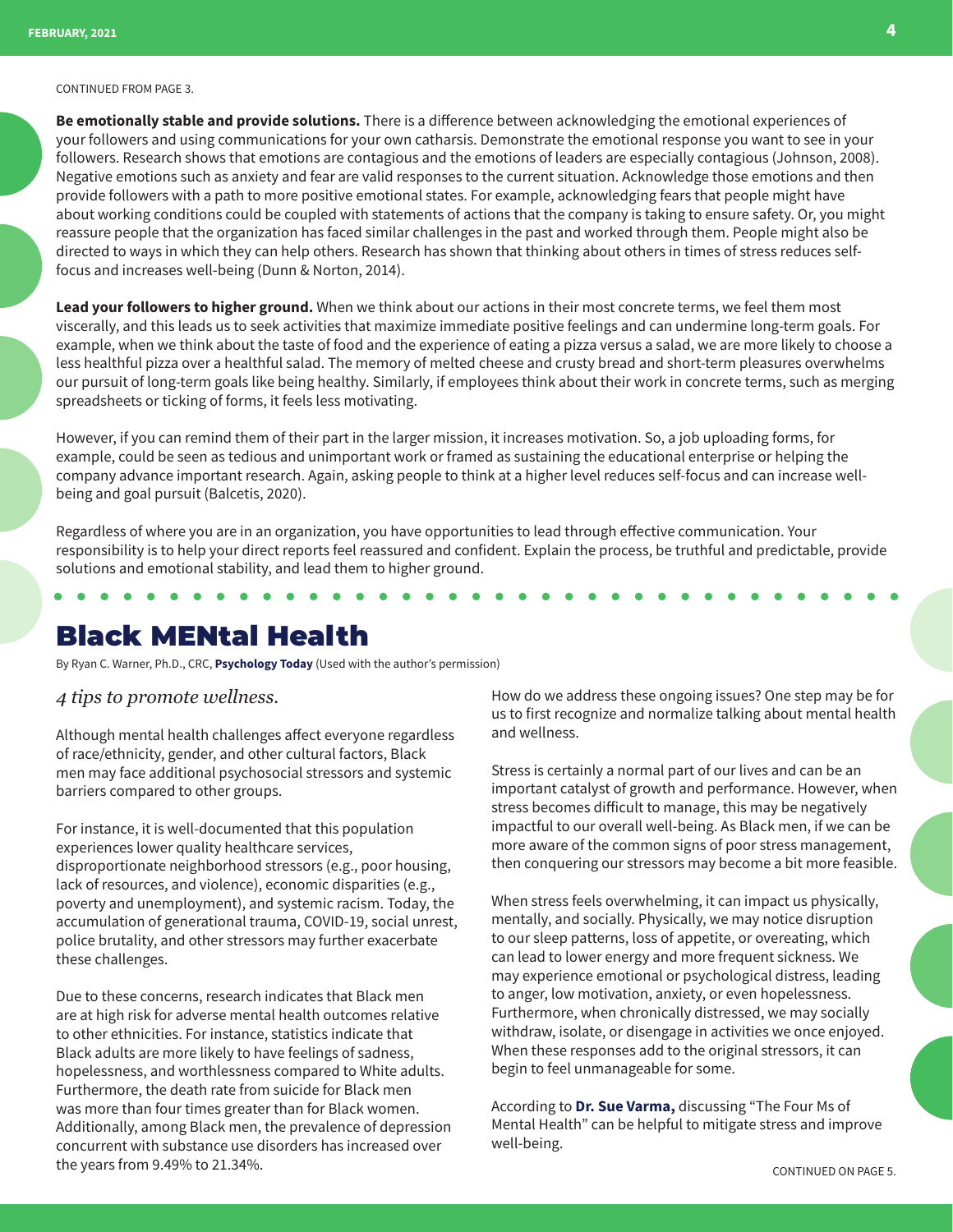CONTINUED FROM PAGE 4.

# 1. Meaningful Connection

Establishing meaningful connections with others is a valuable tool to improve well-being and mitigate stress. This is especially important for Black men because the prevalence of the mental health stigma in Black communities, as well as the hesitation for men to talk about their emotional experiences, may contribute to isolation and suffering in silence.

Black men may have not been told how to adequately process and talk about their emotional experiences, and there may be societal pressure to conform to traditional gender norms of masculinity. If individuals choose to display emotional vulnerability, this may be perceived as a sign of weakness. Therefore, reaching out to someone you trust who will be non-judgmental, can help with promoting resiliency.

Additionally, meaningful connection can also involve one finding comfort in the presence of a companion animal or pet. This connection may be helpful when experiencing distress. Ultimately, no matter who or what you choose to seek connection with, it is important to be proactive in building and maintaining these relationships. Although this doesn't always come easily, strong relationships can be a powerful buffer against stress.

# 2. Mastery

Engaging in mastery involves focusing on your strengths and positive attributes. For instance, when feeling down it may be helpful to reflect on past times of resilience. Hard times can sometimes feel never-ending. Thinking back on experiences that you have overcome—for instance, passing a challenging academic course, being the first in your family to attend college, or finishing a tough competition—can enhance your motivation to endure the current moment.

Additionally, engaging in activities that you enjoy can help reduce stress and improve your mood when feeling anxious, angry, or down. Don't know where to start? Then think about an activity in which time flies by when you are fully immersed in it. Whatever that is for you, engaging in this task can help you feel more energized and confident.

# 3. Mindfulness

Additionally, practicing mindfulness can be useful. Being mindful of our emotions helps us differentiate between what is and what is not in our control. When experiencing distress, it may be easy for us to only focus on what is going wrong.

Therefore, each day, reflect on one aspect that you are thankful for in your life. It can be simply displaying gratitude that you have funds to purchase necessities during a time of economic uncertainty. Whatever it is, focusing on what is currently in your control, while also practicing gratitude may help to further promote resilience.



The final M of mental wellness is engaging in movement. Movement involves both physical and mental activity to help manage our stress. Physically, incorporating short walks, stretching, or doing a few push-ups each day may be helpful. We all get to choose how we exercise our mental wellness, whether it be sharing our thoughts with someone we trust, reading self-help material, engaging in meditation or prayer, or simply taking time to sit in silence. Whatever we do, it should be regular and intentional.

# Bottom Line

Despite the stigma that persists in Black communities, seeking help to enhance your mental wellness is not a sign of weakness, instead, it is a sign of strength, confidence, and resilience. Implementing the "The Four Ms of Mental Health," being vulnerable when you recognize signs of stress, and reaching out for support can help Black men navigate challenges better when they arise. You are not alone and here are **[some additional resources](https://www.activeminds.org/blog/supporting-black-mens-mental-health/)** to preserve your MENtal wellness.

*The information provided should not be used for diagnosing or treating a health problem or disease, and those seeking personal medical advice should consult with a licensed provider. Always seek the advice of a qualified health provider regarding a medical condition.*

*Copyright 2021 Ryan C. Warner, Ph.D., CRC*

*To find a therapist, please visit the* **[Psychology Today](https://www.psychologytoday.com/us/therapists)  [Therapy Directory.](https://www.psychologytoday.com/us/therapists)**

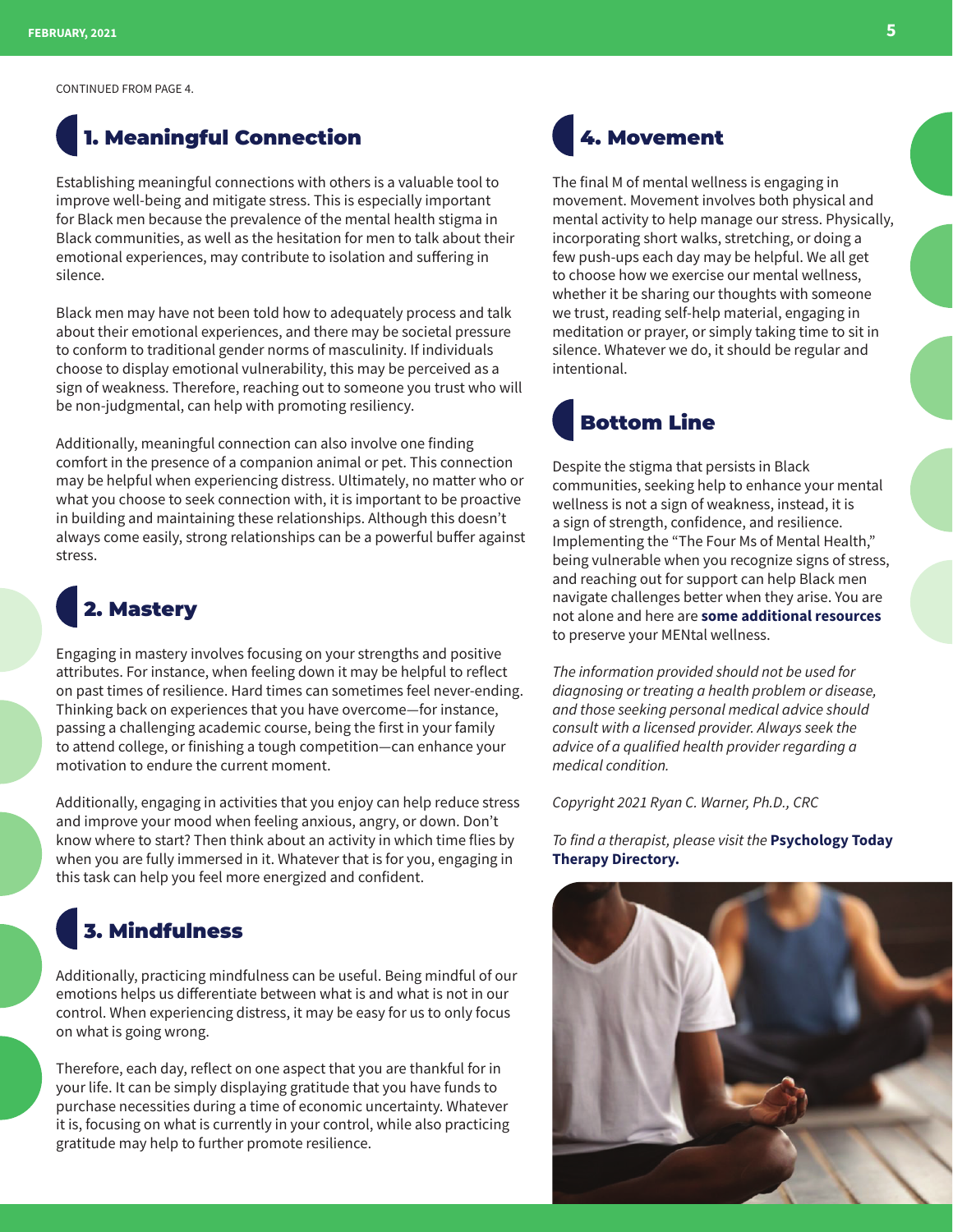# IT TAKES A VILLAGE **ag**<br>nolnolon

# A Parent's Guide to TikTok

By Justin Parent, Ph.D., **[Psychology Today](https://www.psychologytoday.com/us/blog/child-and-family-well-being/202101/parents-guide-tiktok)** (Used with the author's permission)

## *The 101 on TikTok and how to set parental controls.*

TikTok, a social media application, has been the most downloaded app on the Apple and Android app stores for months. As opposed to the lifestyle platforms of Instagram, Snapchat, and Facebook, TikTok is all about short video entertainment. How short? Typically videos are 15 seconds long, and the most popular types of videos include things like lip-syncing to music or movie sound bites, quick words of wisdom, pranks, and, of course, tons of dance videos. With over 800 million active users worldwide (Datareportal, 2020), it's the No. 1 entertainment app (more downloaded than Netflix) and is becoming increasingly popular with children and teens. In fact, some estimates suggest 70% of teens use TikTok and, according to a recent Pew Research Center survey, TikTok is the top social media app for younger kids, with 30% of children between the ages of 9 and 11 using the app. All this is to say, TikTok is huge, and it's only getting bigger.

## How does it work?

The For You Page on TikTok is similar to a Facebook or Instagram timeline, except it often shows videos from profiles that the user does not follow. The TikTok algorithm studies users' preferences (i.e., funny videos, dance videos, cooking videos, etc.) and then highlights videos from different users on the For You Page. If the user interacts by liking or commenting on a video on the For You Page, then the TikTok algorithm takes note and will continue to show similar videos. The app is designed to allow the user to scroll up for more videos continually. Outside of the For You Page, kids can follow other users, search for topics or hashtags, and message other users. Finally, users can create their own videos within the app. There are nearly endless customizations, including the video's speed, adding in music or other clips, filters, and hundreds of special effects. However, all in-app recorded videos are limited to 15 or 60 seconds.



## What are the typical kinds of videos?

It depends. There are so many different types of videos, and new ones go viral all the time. Listed below are the most popular types of videos (original article includes links to see a popular example):

- **• Dance videos:** Typically short and simple choreographed dances to popular songs.
- **• Lip syncing:** These are usually to songs or short clips from popular movies or TV shows. The example video in the link has been viewed almost 500 million times.
- **• Memes:** Short and quick statements that are put in text on top of a video.
- **• Cooking recipes:** 60-second snapshots of steps to making things like a cake or how to turn pancakes into cereal.
- **• All things style:** Wardrobe, make-up, pandemic haircuts, and various style hacks.
- **• Duets:** Users pair one video with another existing video or a new one.
- **• Viral challenge:** Not a specific type of video, but there is a challenge that goes viral almost every day. Everyone tries to make their own version of that dance or special effect and uses a hashtag to share it.

## Parental Controls

Parents have become increasingly concerned about the content on TikTok and the amount of time their children spend on the app. The same concerns you might have about YouTube apply here - ageinappropriate language or content. For example, most of the dances and lip-syncing videos feature songs with explicit lyrics, and many of the dances are not what you'd like to see your 13-year-old doing. Also, because the app is designed with an endless scroll as the core feature, there is a concern about mindlessly watching for hours. **[Common Sense Media](https://www.commonsensemedia.org/blog/parents-ultimate-guide-to-tiktok)** recommends children age 15-plus use the app because of content and privacy concerns related to the app's private messaging function. However, as mentioned above, children 13 and younger are using the app more and more frequently. TikTok automatically restricts features for accounts for children 13-15 (e.g.,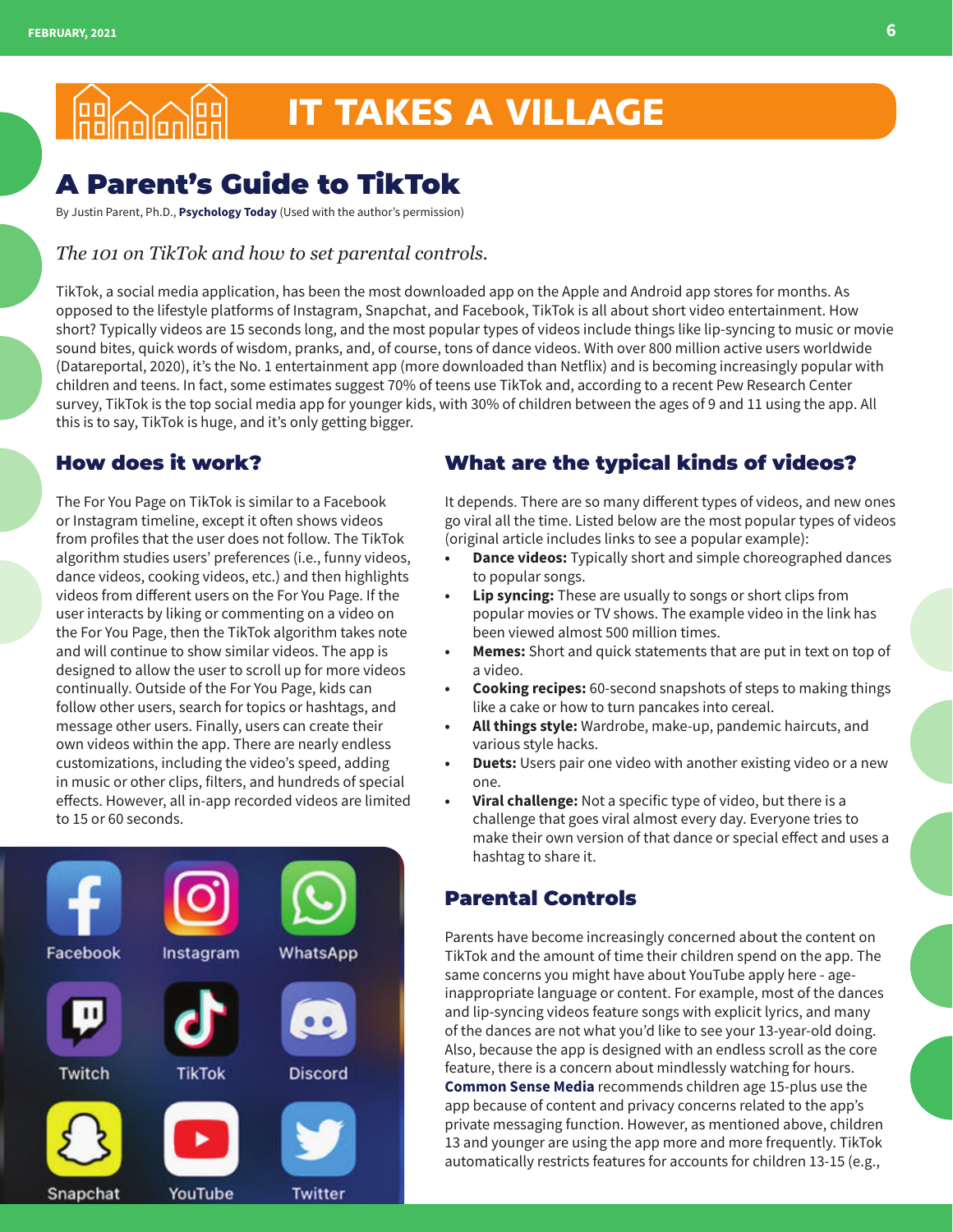can't post videos), but after 15, all features are unlocked. The app has an under 13 option, but this is easy to go around, so most kids will be on the regular 13+ version of the app (all they have to do is say that they are over 13 or, more likely, over 15). Luckily, TikTok developed some great features for anyone to limit content and especially for parents concerned about their child's TikTok use. Below are core ways to limit content, time, and communication with other users.

- **• Limit screen time.** TikTok allows parents to set a 40-, 60-, 90-, or 120-minute limit. The key is that to go beyond this limit, users have to enter a specific passcode (that you as parents should keep and not tell them). Why can't you limit it to less than 40 minutes? Money. Check out our **[other story](https://www.psychologytoday.com/us/blog/child-and-family-well-being/202010/helping-children-through-the-screen-school-transition)** on how to set time limits on any app (including for less than 40 minutes).
- **• Limit content.** TikTok has a Restricted Mode that limits videos that may have mature content (like swearing). TikTok doesn't give a lot of details on this, but the idea is that when it detects mature content, the video is flagged so that it won't show up under Restricted Mode, which means that this mode isn't always going to be perfect at filtering out content.
- **• Private account.** By default, your account starts as public. This means that anyone can view your child's videos, post comments, reactions, or make duets to their videos. If you switch to a private account, only approved people become followers and can see your child's content. Parents can also limit if their teen's account can be suggested to others to follow and who can send your teen direct messages (friends only).

You've got two good options for how to proceed. The first is more limited but less involved and doesn't require you to create your own account (Quick and Easy). The second is called Family Pairing and has more features but requires several steps to set up, and you'll need to make your own account (and risk watching all those pet videos and seeing what Will Smith posts). Below are the steps to each option with pictures to help you along the way.

**Quick and Easy Option:** This version involves you going to your child's account settings and using a passcode (that you don't share with them) to set a screen time limit and put it into Restricted Mode.

- 1. Go to their Me page. When you open TikTok, it will start at the For You page (mine is shown here) that automatically loads a video it thinks you will like (they were right!). On the bottom right of the screen, you will see the Me icon that will take you to their profile page
- 2. Go to Settings. On the Me page, Tap the ... , located on the top right corner.
- 3. Click Digital Wellbeing. At the bottom of your screen, you will see the Digital Wellbeing option (with an umbrella icon).
- 4. Screen Time Management. On the Digital Wellbeing page, you will see two options. The first option is Screen Time Management.
- 5. Set a Time Limit. Click Screen Time, and then you will see an option to change the amount of time allowed and to

turn on the limit. The app will also prompt you to set a passcode during this process. Keep the passcode secret! If your child knows this number, they can undo the limits you set.

6. Enable Restricted Mode. Now that you have a screen time limit set, you can finish things off by enabling Restricted Mode. This will require you to enter the same passcode you set while turning on the screen time limit.

## Family Pairing Advanced Option

The more advanced version has one main benefit over the simple one above—enhanced privacy settings that your child can't change. Any of the privacy settings shown in the picture can be set by the simple method above, but there is no way to set a passcode to prevent them from being removed. Using Family Pairing, you can make their account private (no one can follow them unless they are friends), limit follow suggestions, only allow friends to direct message them, and who can view or comment on their videos.

- 1. Make Your Own Account. You will need your own account for this method, so download the app and go through the steps to make a profile.
- 2. Link Accounts. Once you have your own account, go to your settings, and scroll down to the Family Pairing. This step will require your child to go to the Family Pairing setting and scan a QR code that shows up after the page after the one below.
- 3. Set Desired Controls. Once your child's account is linked to yours, you can set the same screen time and Restricted Mode settings seen above, along with new options for privacy settings. Your child can unlink from your account, but you will be notified, and it will take 48 hours from when they click unlink before the parental control settings expire. Essentially, TikTok tells on them and gives you plenty of time to undo things.

*This post was co-authored by Geraldine Cadet, B.A., the clinical research coordinator for the Child and Family Well-Being Lab (CFW) at Florida International University. She is interested in assisting youth in under-served communities, providing culturally relevant services, and educational development. She is also interested in examining how low SES and violence affect child psychopathology.*

#### **Tips for Raising Resilient Kids**

### *Tip #1 – Gratitude*

Research has shown that gratitude has many benefits including improving sleep quality, reducing stress and depressive symptoms, and helping you live longer! Teach your children how to be grateful and shift their mind towards the positives in their life. A great way to do this is to ask them to reflect on a daily basis with the question "What is something you were grateful for today?"